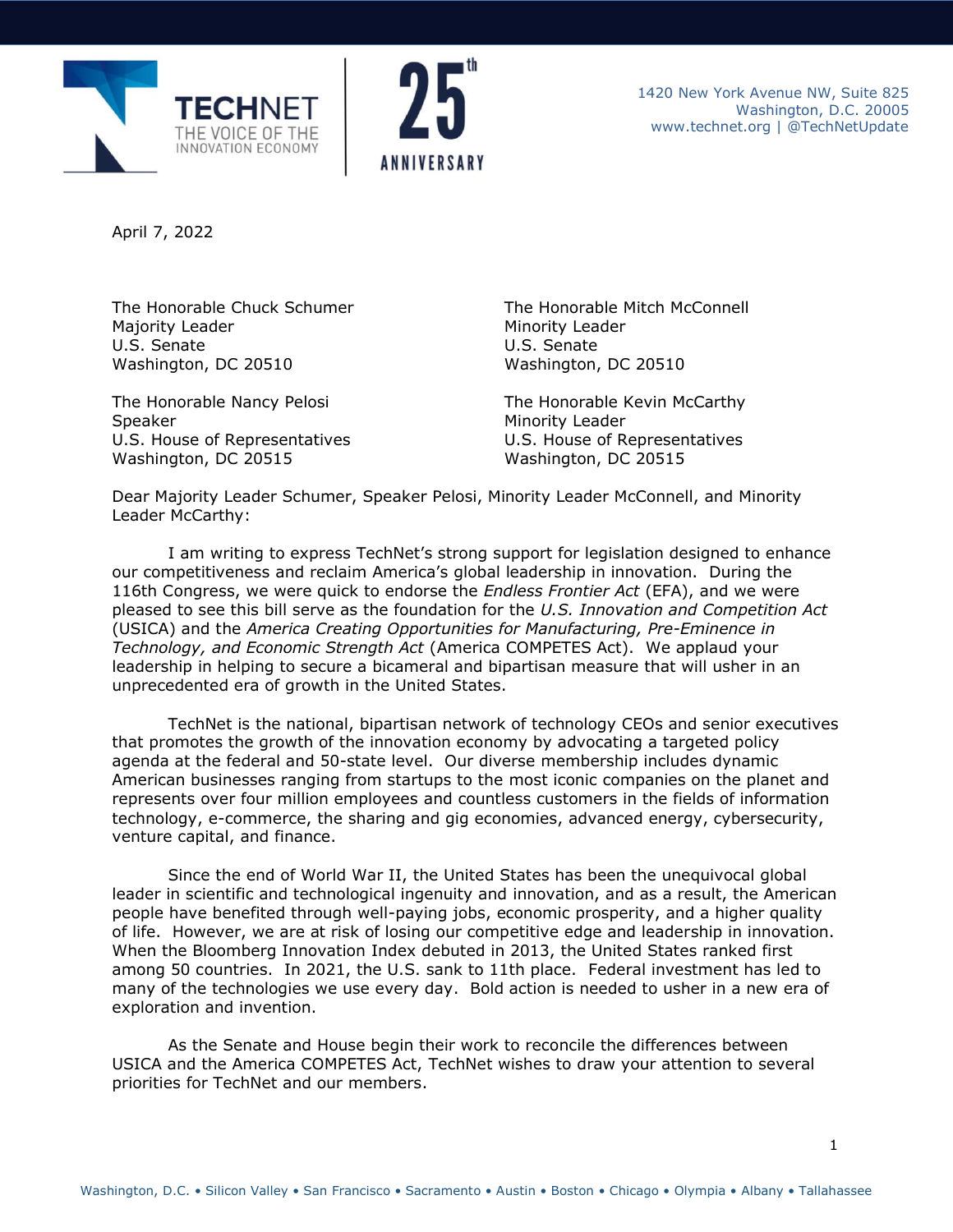

# **TechNet urges Congress to omit provisions that will undermine our global competitiveness and focus on the following priorities:**

# **Maintain thriving online marketplaces**

• TechNet strongly calls for the omission of the *Stopping Harmful Offers on Platforms by Screening Against Fakes in E-commerce Act*, or SHOP SAFE Act, from the final bill. The SHOP SAFE Act would fundamentally alter online marketplaces to the detriment of small businesses and individuals operating online. Specifically, the bill's stringent disclosure requirements would saddle sellers with an unprecedented compliance burden that would be challenging, if not impossible, to meet, except for companies with significant resources. Forcing companies to share detailed data regarding the origin of their products would be prohibitively complex and introduces serious privacy concerns. Small firms and individual sellers, when faced with these disclosure requirements, compliance costs, and uncertainty, would be forced to leave online marketplaces and abandon their customers. Tipping the balance of online marketplaces in favor of large retailers is antithetical to the goal of enhancing competitiveness.

Instead, we ask that Congress pass the *Integrity, Notification, and Fairness in Online Retail Marketplaces for Consumers Act*, or the INFORM Act, which would address consumer safety concerns in online marketplaces by increasing transparency. The bill would establish a uniform national standard that sellers could follow to share information about their products, but is structured so as to not expose small sellers to compliance risk. States across the country are increasingly considering versions of the INFORM Act, but rather than allowing for a patchwork of online marketplace regulation to develop, we urge Congress to set practical, national standards for the benefit of online sellers of all sizes.

• We are also strongly opposed to the inclusion of a provision in USICA that would require online sellers to disclose the country of origin of their products when selling them online. The provision would create a new liability for sellers to not only post the required information, but to also certify the accuracy of the information provided by product vendors. However, the provision does not require manufacturers, rights owners, or distributors to provide the country of origin of their products to the sellers of the products. This complex and unnecessary process would introduce a tremendous burden for online sellers.

# **Strengthen the startup ecosystem**

• The America COMPETES Act contains a provision (Sec. 61301) that would impose an unprecedented reporting burden on startups, and we strongly urge that it be omitted from a final competitiveness package. The provision would require private companies to make a series of disclosures to the Securities and Exchange Commission when they reach a certain growth threshold. These private startups do not expose public market investors to risk and have limited resources compared to larger, public companies. These overly broad and unnecessary disclosure requirements could expose company-specific information to risk and divert critical resources startups need away from research, development, job creation, discovery,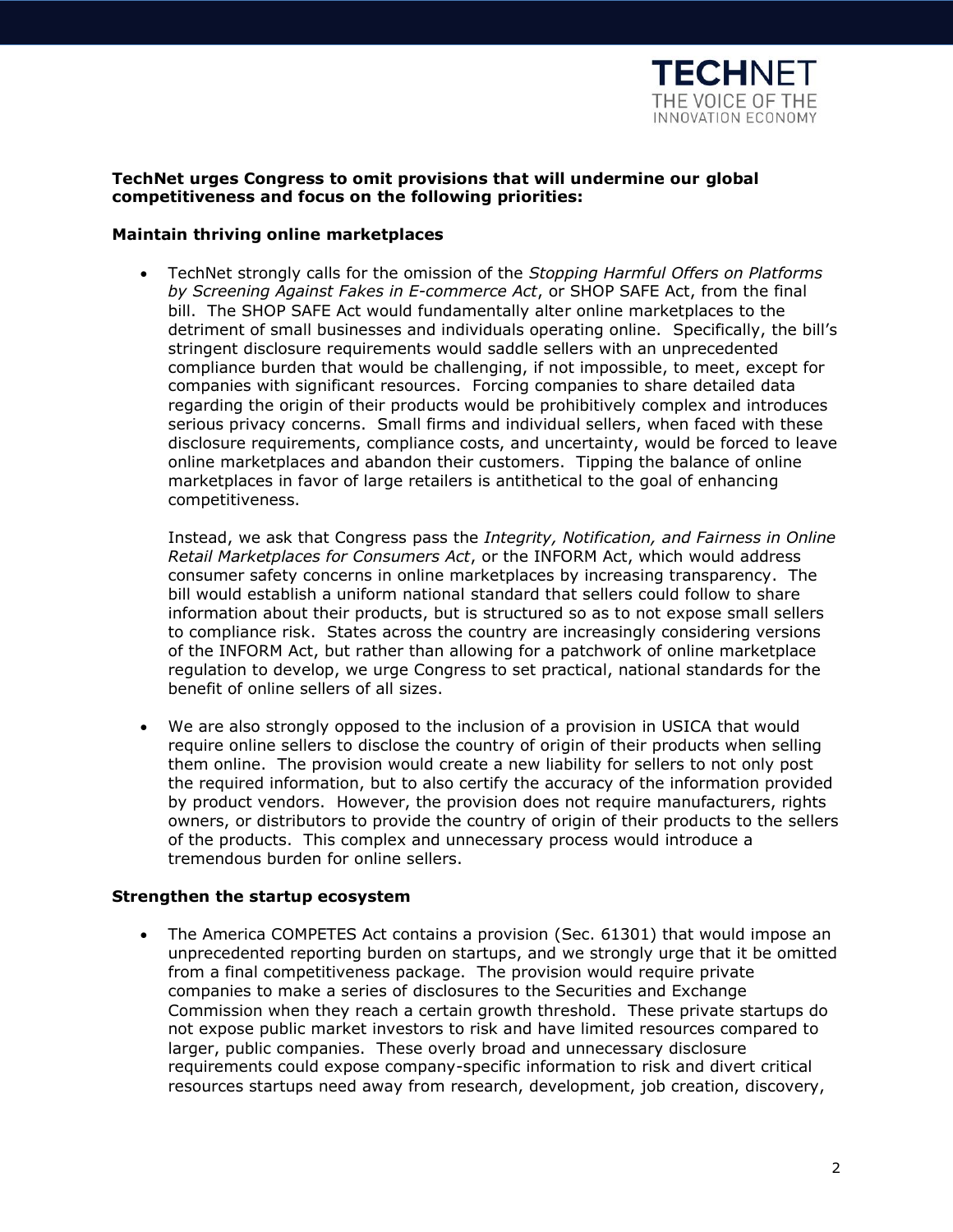

and growth. Our thriving startup ecosystem, which is critical to our competitiveness, would be significantly disrupted by this measure.

### **Increase competitiveness through trade**

- TechNet appreciates the efforts of both chambers to include robust trade provisions as key pieces of their respective competitiveness measures. As the conference process advances, we are hopeful that provisions enjoying bipartisan support are included in the final measure. In particular, we support the provisions in USICA that would provide relief to U.S. businesses importing goods from China that are subject to additional tariffs under Section 301 of the *Trade Act of 1974*. Since 2018, U.S. firms have paid nearly \$130 billion in extra taxes, which has impacted their ability to plan new business, hire new workers, and innovate. Congress should act as soon as possible to compel the U.S. Trade Representative (USTR) to provide meaningful relief to businesses, consumers, and the economy.
- The U.S. is a global leader in developing and deploying innovative digital technologies, and it is imperative that our trade laws and policies help drive economic growth, create jobs, and strengthen U.S. competitiveness. We are concerned by several provisions that will have the reverse effect.
	- o TechNet strongly calls for the omission of the *National Critical Capabilities Defense Act*, which was included in the America COMPETES Act but was not thoroughly vetted through regular order. The requirement for new outbound investment review could have serious implications for U.S. investment activity globally and negatively impact U.S. companies. Additionally, the new interagency review process would be duplicative of existing requirements and authorities in both the *Foreign Investment Risk Review Modernization Act* (FIRRMA) and the *Export Control Reform Act* (ECRA) and would create a redundant process at USTR, which would create profound uncertainty for U.S. businesses.
	- $\circ$  Export controls on e-waste products should also be omitted from the final bill. Section 30612 of the America COMPETES Act would place significant burdens on manufacturers and recyclers in the U.S., many of whom have developed best practices for supply-chain security to prevent parts from leaving recycling streams. The export restrictions would undermine our global engagement on climate change and may violate international trade rules. Energies would be better spent ensuring that *imports* of e-waste, especially from China, do not pose counterfeit or national security risks.
	- o Finally, we are opposed to the *Import Security and Fairness Act* (Division K, Title 3 of the America COMPETES Act), which would eliminate the de minimis threshold for imports from certain non-market economies. De minimis disproportionally benefits small- and medium-sized businesses through simplified processes at the border that minimize red tape for low-value imports, including inputs for subsequent manufacture and sale. Eliminating the threshold for goods imported from certain countries will cause even the simplest imports to become too costly for these businesses, taking away savings that could be used elsewhere like increasing wages or investing in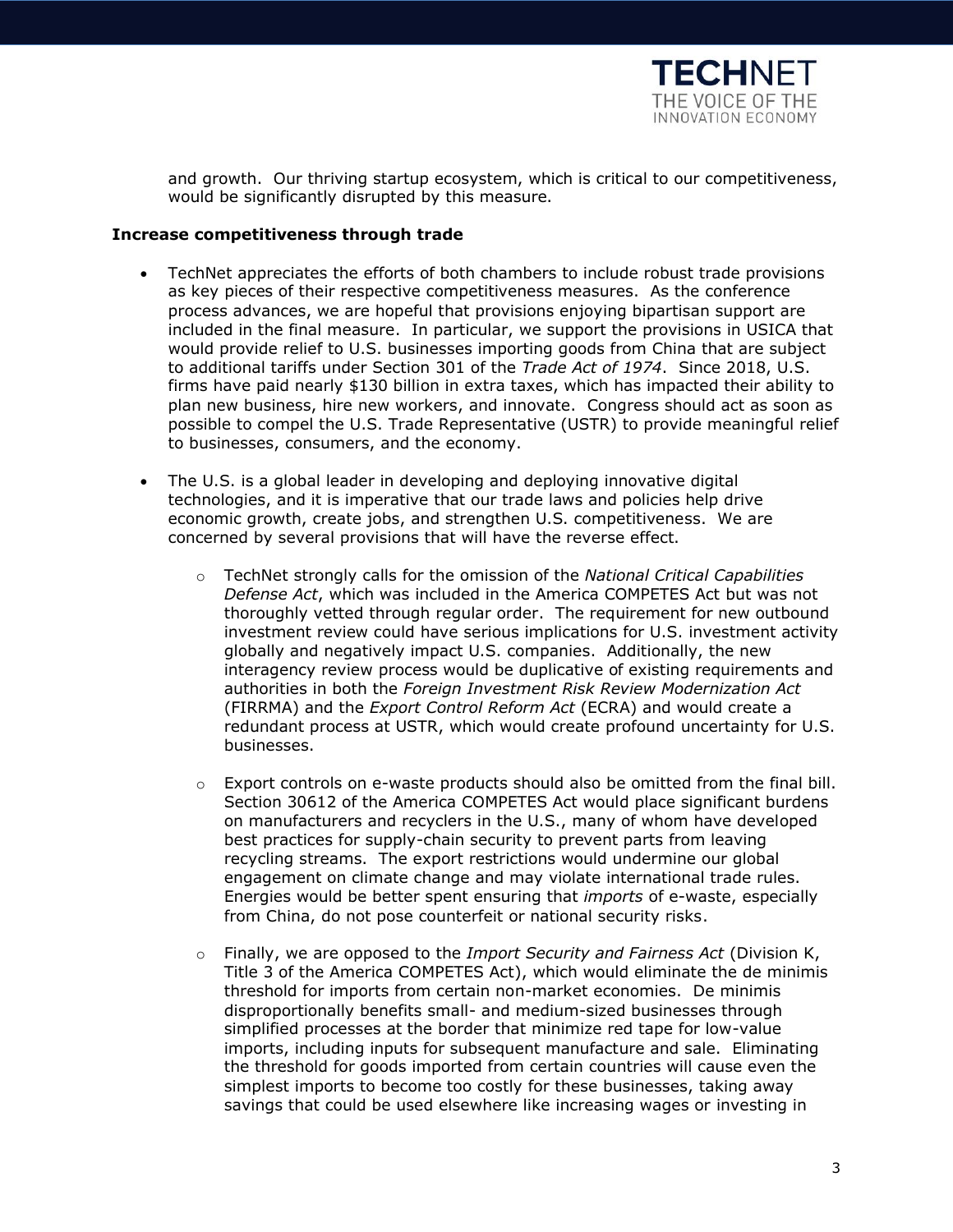

R&D. It is estimated that a \$50 imported good, currently subject to de minimis, could cost as much as \$110, should this measure pass.

# **Remove Barriers to Broadband Deployment and Upgrades**

• The final bill should refrain from enacting "Buy American" sourcing provisions set forth in USICA for infrastructure projects financed with federal assistance, which would impose domestic content requirements on the purchase of certain fiber optic network components. Such requirements were not included in the America COMPETES Act. The pandemic has demonstrated the critical importance of broadband to the U.S. economy and the day-to-day lives of all Americans, which has been underscored by the establishment of unprecedented Congressional and agency funding programs designed to spur broadband deployment to unserved areas. With a global supply chain crisis creating shortages of key inputs for a wide range of products, including broadband, now is not the time to impose new restrictions on the sourcing of components necessary for broadband network deployment and upgrade activity, particularly since broadband providers receiving federal assistance are already subject to a pre-existing set of domestic sourcing. In some cases, there are either no domestic production sources for the relevant components or insufficient ones to support the spike in deployment the funding programs seek to spur.

### **TechNet urges Congress to maintain provisions that would reclaim our leadership in innovation and advance the following priorities:**

# **Establish regional technology and innovation hubs to distribute our tech leadership**

• TechNet has supported the concept of regional tech hubs since their inception in the EFA and was pleased that the regional tech hubs were included and funded in both USICA and the America COMPETES Act. The creation of technology and innovation hubs beyond Silicon Valley would ensure that our technology leadership is equitably distributed throughout the entire country, enabling countless Americans to thrive in the global economy. The hubs would become global centers for R&D and incubators for company formation, job creation, and economic growth.

#### **Increase our domestic production of emerging and critical technologies**

- Semiconductors play a critical role in enabling the products and services that fuel our economy, contribute to American innovation, and enhance our national security. But the share of semiconductor manufacturing capacity located in the U.S. has eroded from 37% in 1990 to 12% today. Both USICA and the AMERICA COMPETES Act included upwards of \$50 billion to fund the *Creating Helpful Incentives to Produce Semiconductors for America Act*, or the CHIPS for America Act, which will strengthen the U.S. position in semiconductor research, design, and manufacturing and ensure the supply of this critical technology continues to meet the ever-growing global demand. We hope the robust funding is maintained in the final package.
- Similarly, telecommunication networks are now a vital and critical infrastructure required to conduct day-to-day activities. Both USICA and the America COMPETES Act included \$1.5 billion for the Public Wireless Supply Chain Innovation Fund to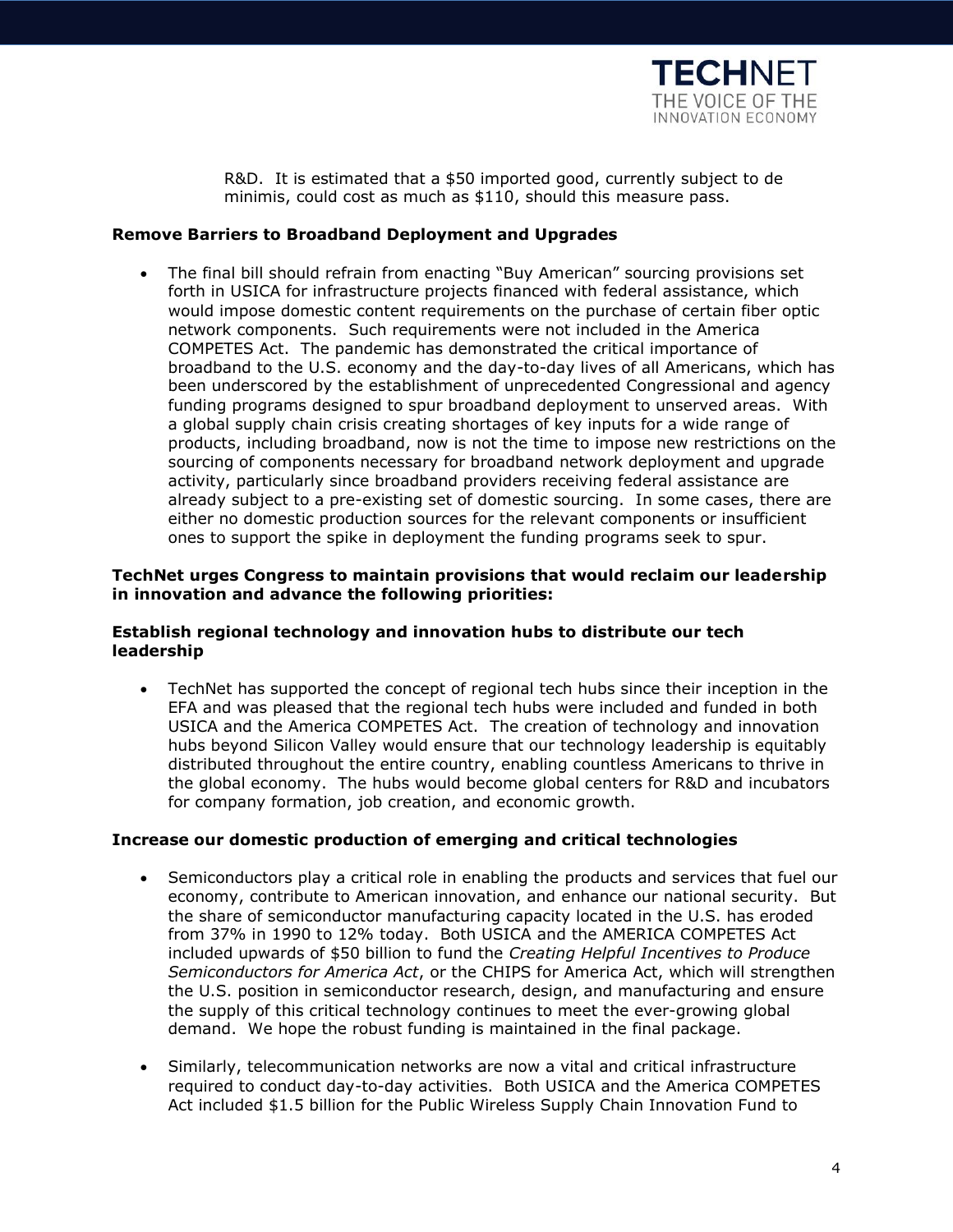

support the development of next-generation mobile broadband technologies by supporting the deployment of 5G and next-generation network hardware and software utilizing Open RAN architecture and accelerating the adoption of open interface 5G equipment. This program represents a vital opportunity to increase diversity and competition in the marketplace that will allow for increased U.S. participation and new applications as 5G uses expand both in the public and private sectors.

# **Strengthen the U.S. workforce and support entrepreneurs**

• In December of 2021, TechNet released a report titled "Closing the Skills Gap — The Data Behind Talent Shortages, High-Skilled Immigration, and Economic Impact" which examined the severity of the skills gap in the U.S. If left unaddressed by Congress, the talent shortage will result in more than nine million job vacancies and \$1.2 trillion in lost production over the next decade. We strongly support the startups visa and exemptions from the green card caps for Ph.D. and Master's degree candidates concentrating in the fields of science, technology, engineering, and math (STEM) included in the America COMPETES Act. These policies will help close the skills gap, create jobs, and grow the economy. The National Foundation for American Policy found that a startup visa could create between 1 and 3 million jobs over a decade. We cannot afford to deter entrepreneurs, innovators, and job creators from contributing their talents here, instead of elsewhere around the globe, such as the 25 countries, including Canada and the U.K., which have created their own startup visas. We must also invest in STEM education and skills training to prepare the workforce to compete globally and contribute to our national security and cyber resilience, and we support the provisions in both bills that would contribute to this goal.

# **Enhance our cybersecurity resilience**

It is more critical than ever to strengthen our cybersecurity resilience, which is why the final bill should maintain provisions and investments aimed at enhancing cybersecurity across all sectors of the economy. For example, we recommend maintaining the requirement that the Cybersecurity and Infrastructure Agency (CISA) publish and promote recommendations annually to help small businesses, nonprofits, and local governments implement protections against cybersecurity threats and risks. We also share Congress' interest in enhancing U.S. engagement and leadership in international regulatory bodies, such as the crucial United Nation's International Telecommunication Union, and supporting the U.S. Department of State in mitigating foreign disinformation campaigns.

Enhancing our global competitiveness will require big and bold action from both the public and private sectors to catalyze innovation and solidify our technological leadership. Seizing on the historic investment made by this Congress to rebuild our nation's infrastructure, it is now both an economic and national security imperative for the U.S. to pass a comprehensive strategy to reclaim America's global leadership in innovation. We urge Congress to act to complete and advance a final product that will make critical investments in our nation's workforce and technological research.